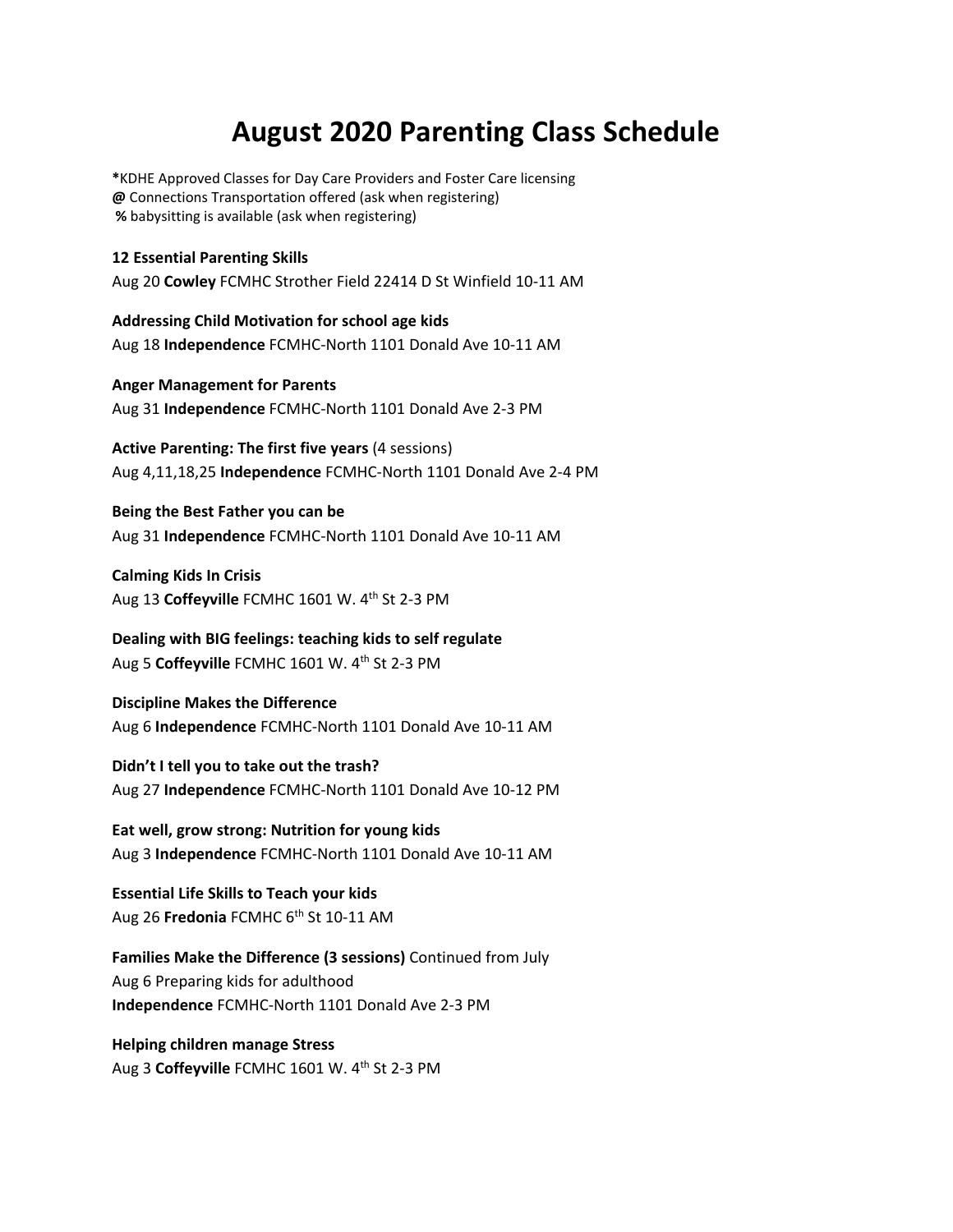**Helping Kids Cope in a traumatic Event**  Aug 27 **Independence** FCMHC-North 1101 Donald Ave 2-3 PM

**Helping Kids Cope with Grief** Aug 4 Coffeyville FCMHC 1601 W. 4<sup>th</sup> St 2-3 PM

**Helping Parents raise resilient Kids** Aug 12 Coffeyville FCMHC 1601 W. 4<sup>th</sup> St 8-9 AM

**Hormones and Wheels:** (Love and Logic) 3 sessions Aug 20,25,27 **Coffeyville** FCMHC 1601 W. 4<sup>th</sup> St 2-3 PM

**How to discipline kids without losing their love and respect** Aug 6 **Coffeyville** FCMHC 1601 W. 4th St 10-12 PM

**How to raise kids who make responsible decisions when nobody is watching** Aug 3 **Coffeyville** FCMHC 1601 W. 4th St 10-12 PM

**Learn their language: Effective Communication with teens** Aug 5 **Fredonia** FCMHC 6<sup>th</sup> Street 2-3 PM

**Make the Most of Playtime: Infants and toddlers 0-3** Aug 13 **Independence** FCMHC-North 1101 Donald Ave 2-3 PM

**Parenting through tough times: Coping with depression**  Aug 17 **Independence** FCMHC-North 1101 Donald Ave 8-9 AM

## **Parent Education Support Group**

Aug 7, 14, 21, 28 **Independence** FCMHC-North 1101 Donald Ave 8-9 AM Aug 18 **Coffeyville** FCMHC 1601 W. 4th St 2-3 PM

## **Parenting by Praise**

Aug 12 **Independence** FCMHC-North 1101 Donald Ave 8-9 AM

**Positive Solutions for families** (6 sessions) Aug 4,11,18,20,25,27 **Coffeyville** FCMHC 1601 W. 4th St 10-12 PM

**Prenatal Health and Nutrition: For Expectant Moms**  Aug 13 **Independence** FCMHC-North 1101 Donald Ave 10-11 AM

**Raising responsible children** Aug 10 **Coffeyville** FCMHC 1601 W. 4th St 8-9 AM

**Real World Parenting Solutions** (Love and Logic) Aug 26 **Coffeyville** FCMHC 1601 W. 4th St 10-12 PM